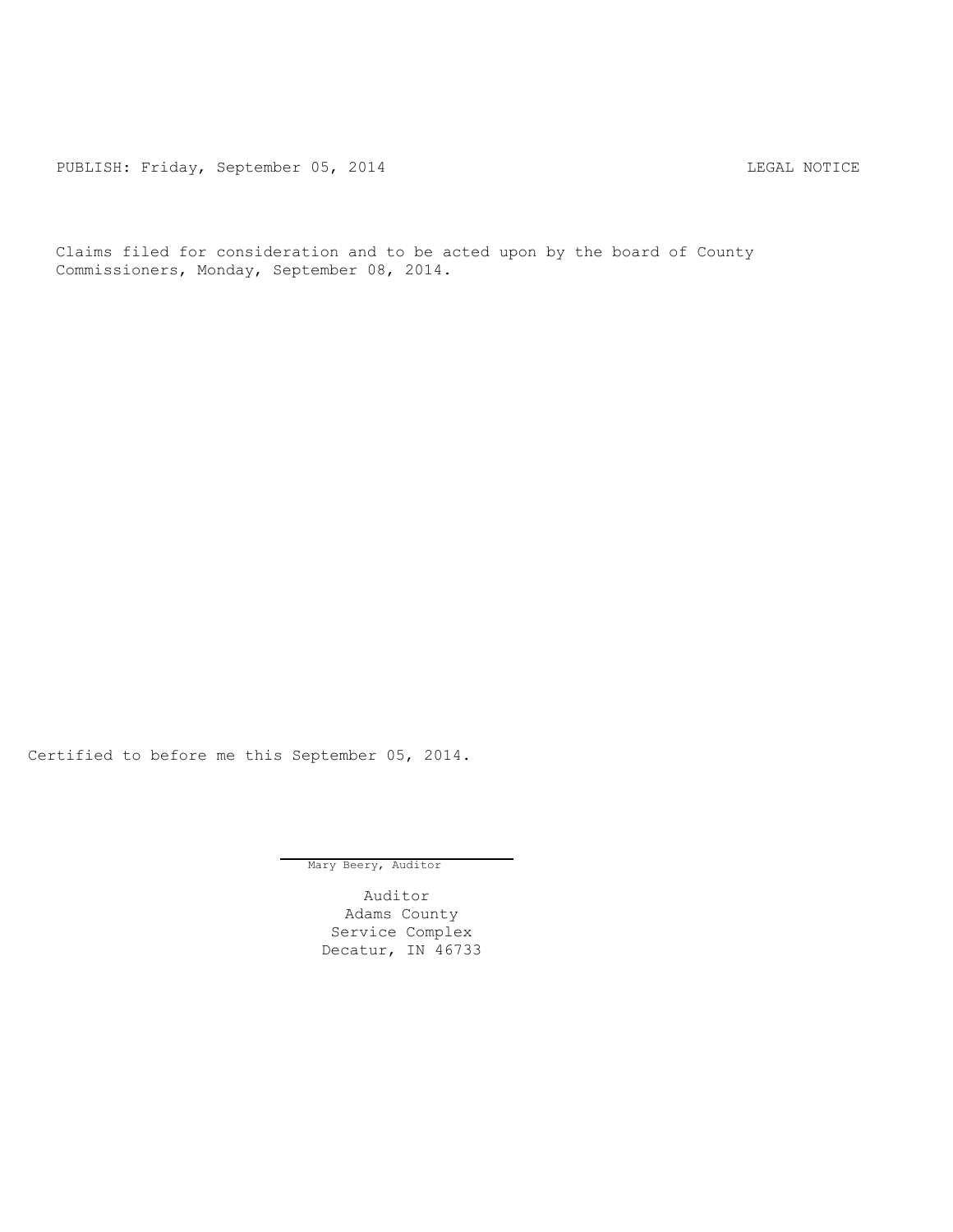

## **Claims Docket for Newspaper Adams County, Indiana**

## For Period: **8/12/2014** to **8/25/2014**

*313 W. Jefferson St. Decatur, IN 46733 (219) 724-2600*

## Date Claims to be Paid: **9/8/2014**

| <b>Vendor</b>                            | Amount    | <b>Vendor</b>                           | Amount    |
|------------------------------------------|-----------|-----------------------------------------|-----------|
| Adams County Council On Aging, Inc.      | 2,125.00  | Adams Memorial Hospital                 | 31,621.52 |
| Indiana Michigan Power                   | 444.26    | Beam, Longest, And Neff                 | 22,348.68 |
| Berne Ready Mix                          | 1,183.02  | Berne Tri-Weekly News                   | 8.26      |
| Suburban Propane LP                      | 87.00     | Brateman's, Inc.                        | 443.92    |
| Chet's Pest Control                      | 90.00     | Cintas Location #338                    | 54.35     |
| City Of Decatur                          | 1,379.04  | Complete Printing Service               | 401.12    |
| Computer Systems, Inc.                   | 149.62    | David L. Sommer                         | 50.00     |
| Decatur Daily Democrat                   | 80.45     | <b>Decatur Postmaster</b>               | 749.00    |
| Douglas L. Bauman                        | 105.00    | Erie Haven                              | 548.10    |
| Everett Refrigeration & E                | 150.00    | Gordon Food Service                     | 2,493.06  |
| Grimm's Auto                             | 508.30    | J & K Communications, Inc.              | 436.76    |
| Landis & Sons Drainage                   | 786.98    | Legal Directories Publishing Co. Inc.   | 74.02     |
| Lehman Feed Mill                         | 231.00    | Louise Busse                            | 6.60      |
| Mark S. Gresla, MD                       | 420.25    | Nipsco                                  | 384.14    |
| Park Center, Inc.                        | 176.00    | Piqua Repair Inc.                       | 443.78    |
| Portland Motor Parts, Inc.               | 974.90    | Quill Corporation                       | 168.46    |
| Sherwin-Williams                         | 5.86      | <b>Shifferly Dodge</b>                  | 83.50     |
| Teryl R. Smith                           | 27.10     | Print Shop                              | 118.58    |
| Treasurer of Adams County                | 23,786.49 | Two Brothers Generator Sales & Services | 750.00    |
| Witham Toxicology Laboratory             | 2,350.20  | Swiss City Veterinary Clinic            | 110.00    |
| CenturyLink                              | 684.42    | Imi Irving Material, Inc.               | 186.93    |
| Paul Norr                                | 50.00     | Mary Baker                              | 50.00     |
| Angie White                              | 65.56     | Jay County REMC                         | 157.70    |
| Indiana State Bar Associa                | 280.00    | Mary Beery                              | 100.29    |
| Don Myers Plumbing                       | 250.51    | Youth Opportunity Center                | 280.00    |
| Jackson Oil & Solvents, I                | 666.05    | Bob's Locksmith Shop                    | 170.98    |
| W. A. Jones And Son                      | 422.36    | Chad W. Sprunger                        | 1,029.13  |
| Zurcher's Best-One Tire & Auto Care, Inc | 65.36     | Tom Magnan/Special Needs                | 323.58    |
| Harvest Land Co-op                       | 436.07    | Wal-Mart                                | 200.32    |
| Adams County Truck Repair, Inc.          | 4.01      | Advanced Imaging Solutions, Inc.        | 186.65    |
| Thomas R Krueckeberg                     | 152.83    | Nicole A. Meyer                         | 5.00      |
| Michael G. Werling                       | 581.25    | Troyer's Market LLC                     | 3,180.20  |
| Randy Colclasure                         | 50.00     | Berntsen International, Inc.            | 1,137.38  |
| Ultramax                                 | 141.00    | Bi-County Services, Inc                 | 3,276.00  |
| Dell Marketing L.P.                      | 67.49     | Adams County Land Title                 | 1,750.00  |
| PC Mall-Gov                              | 1,745.62  | Verizon Wireless                        | 2,740.23  |
| <b>Stationair's Express</b>              | 255.15    | SunGard Public Secctor                  | 3,340.00  |
| Landon Patterson                         | 2,199.62  | CDW Government, Inc.                    | 264.80    |
| Lifeline Youth & Family Services, Inc.   | 1,300.00  | John August                             | 9.17      |
| LBH Chemical & Industrial                | 1,107.12  | Julie A. Harkless                       | 1,058.34  |
| RICOH USA, INC.                          | 1,845.00  | Office Depot                            | 177.13    |
| Decatur Ace Hardware                     | 1,268.47  | O'Reilly Auto Parts                     | 75.79     |
| Phil Eicher                              | 50.00     | Purdue CES Education Fund               | 120.00    |
| Anna Steiner                             | 50.00     | Bleeke Electric, LLC                    | 1,453.33  |
| Amy Rumschlag                            | 26.99     | Central Customer Charges                | 648.70    |
| Ebberts Seed and Chemical                | 17.75     | Indigital Telecom                       | 4,311.88  |
| Dash Medical Gloves                      | 58.70     | Asphalt Material, Inc.                  | 29,231.40 |
| Pitney Bowes, Inc.                       | 261.50    | <b>EMP</b> Technical Group              | 1,309.20  |
|                                          |           |                                         |           |